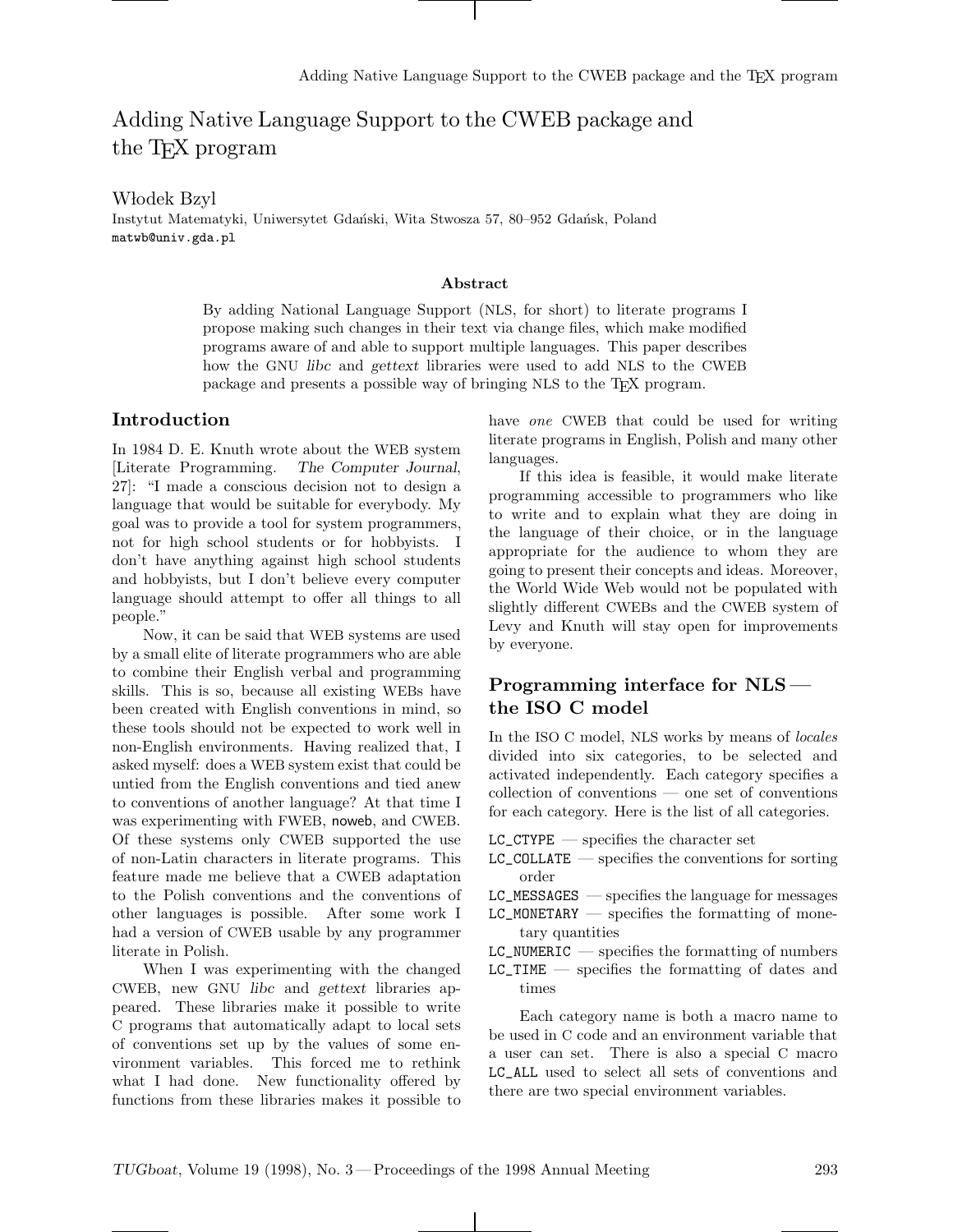- $LC\_ALL$  if defined, its value specifies the locale to use for all purposes
- $LMG$  if defined, its value specifies the locale to use for all purposes except as overridden by any of the variables above.

In C code, the setlocale function is the main means for specifying the categories to be used. It does not change the program behavior directly. Rather, the selected locale data is used by some functions from the C library. For example, the functions strcoll and strxfrm will use the sorting order defined in the Polish locale whenever the value of environment variable LC\_COLLATE is pl. If the LC\_MESSAGES value is pl, then the users will see Polish messages on their screen, supposing that a catalog of messages with the translations of the messages into Polish can be found.

According to the authors of the *gettext* manual, bringing NLS to a C program is an easy two step process.

- 1. [Internationalization.] Parameterize the program code so that it does not include specific cultural conventions in its output code and in its message strings.
- 2. [Localization.] Specify for each locality of users the set of cultural conventions and the catalog of message strings to be used by the program output code.

Although it could not be warranted that these two steps could be successfully performed on existing code, in the next section it will be shown how NLS can be added to the CWEB package. The paper concludes with remarks on a possible way of bringing NLS to the TEX program.

# **Adding NLS to the CWEB package**

Look for special macro packages designed for CWEB users in your language; or, if you are brave, write one yourself. — CWEB user manual

The purpose of the current section is to propose a possible way of bringing NLS to the programs ctangle, cweave, and to the TEX macro file cwebmac.tex; i.e., to the main components of the CWEB package. Out of several possible ways of doing that, I decided to use the ISO C model because of the existing support in the newest GNU *libc* and *gettext* libraries.

Clearly, the ISO C model could be used with the literate CWEB programs, because they are essentially C text. Therefore, a project of bringing NLS to the CWEB package appears to be feasible, but a more detailed analysis is necessary.

Let us remember what the ctangle/cweave pair of programs actually does. In literate programing, ctangle creates a C program and cweave creates a .tex file. The first line of the produced .tex file tells TFX to input the file cwebmac.tex with macros defining CWEB's documentation conventions. Finally cweave will generate a sorted cross-reference identifier index, alphabetized lists of the section names, and a table of contents. In case of errors, both programs send various clues about errors to the computer screen.

Recasting the above description in terms of the ISO model we get the following TODO list:

 $LC\_COLLATE$  — the code responsible for sorting  $[\S 228 - \S 239, \text{ cweave. } \mathbf{w}]$  should be changed. In particular, the collation mapping, based on the data read from the LC\_COLLATE locale, should be created at runtime. A closer inspection of the code [§235, cweave.w] reveals that LC\_CTYPE data should be used too, as the original collation mapping does not differentiate between uppercase and lowercase characters. This implies that the environment variables LC\_COLLATE and LC\_CTYPE should have the same value. Otherwise, we end up with a corrupted collation table with lowercase characters not mapped onto their uppercase equivalents. Therefore, we only read the value of the LC\_COLLATE environment variable and use the value to read the LC\_CTYPE locale data.

LC\_MESSAGES — strings to be translated should be marked. Here, for each literate program, a separate change file should be created, with a code that initializes locale data and with strings to be translated being marked. Next, everything should be ctangled and the xgettext tool should be used to create an initial message catalog from the produced C sources.

LC\_MONETARY, LC\_NUMERIC — nothing to be done for these categories.

 $LC$ TIME — the \today macro should be redefined. Otherwise, the file created by cweave and typeset by TEX will contain English month names. This raises the following question: how to make the expansion of the \today macro depend on the values of environment variables, as they are at the time when the file is being made? This question is a particular case of a more general one: how to characterize the file produced by an internationalized cweave?

An admissible answer could be: the created file should be able to instruct T<sub>EX</sub> which format to use for typesetting. Additionally, the file should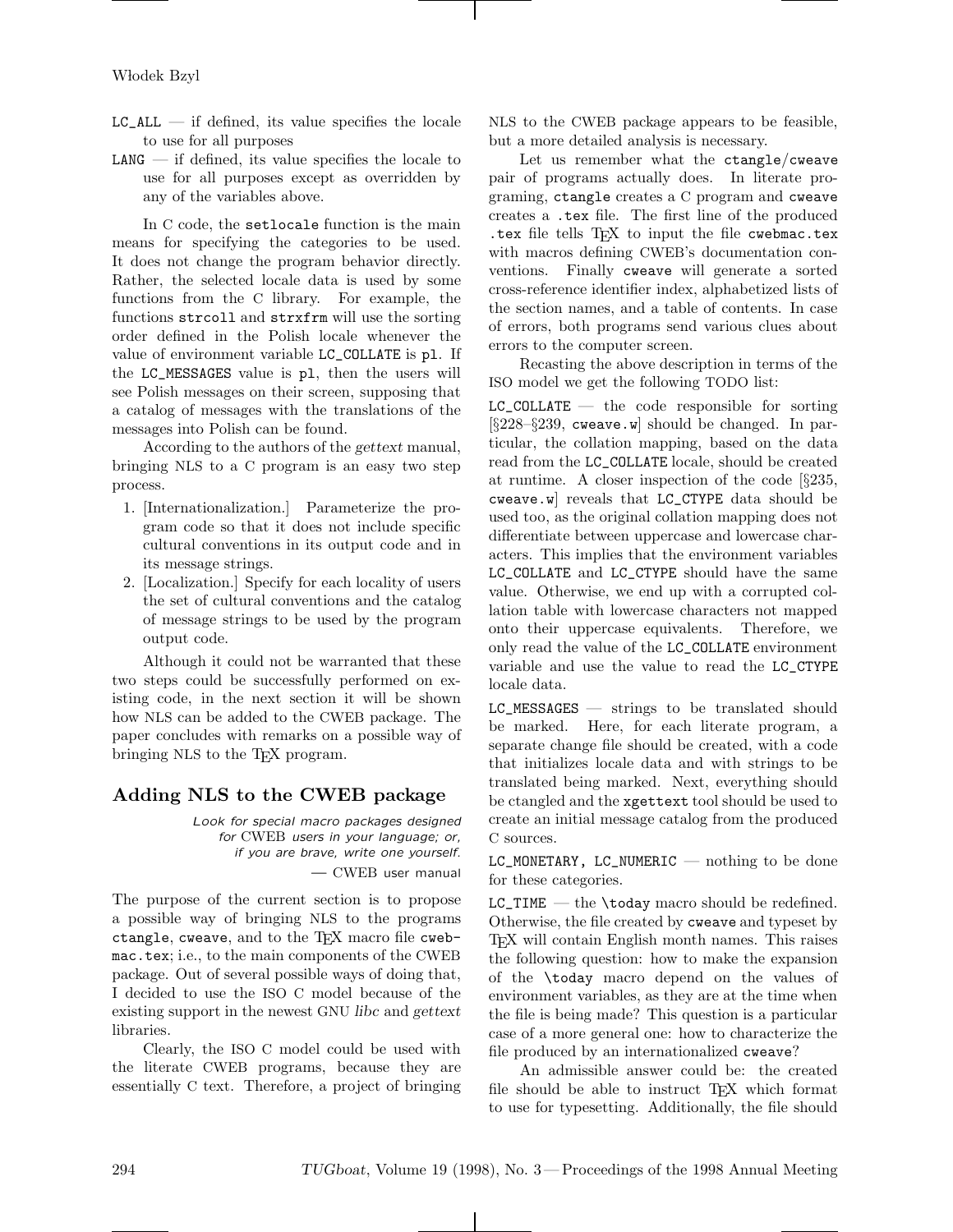redefine the cwebmac.tex macros that output the English text together with the extra fonts being used.

It is a little known fact that the current Web2C implementation of TEX makes it possible to choose the format at runtime with a  $%$  line.<sup>1</sup> This feature appears to provide us with a way of producing such a file. It suffices that the first and second line of the file created by cweave are:

#### $\&$ k(LC\_COLLATE variable value)

\input cweb- $\langle value\ of\ LC\_COLLATE\ variable\rangle.$ tex Unfortunately, the first line could not be created automatically, because names of format files do not reflect the language supported by the format. For example, the name mex does not tell us that the mex.fmt is the adaptation of the plain format to Polish conventions. Even if it were possible to create the first line automatically, the file would be typeset incorrectly— almost all characters with codes from the 128–255 range would be missing, or they would be replaced improperly. This is due to the fact that the encoding used for writing down a file differs from the internal encoding of fonts used for typesetting. For example, to typeset correctly a Latin-2 encoded file written in Polish, the file should be presented to TEX as PL-encoded, which is the internal font encoding used by the Polish Computer Modern fonts.

It should be noted, that some TFX implementors have approached the problem of such a change of encoding. For example, Eberhard Mattes in his emTeX enables the user to save re-encoding mapping in format files. The EncTeX package (the Extension of T<sub>E</sub>X for the Reencoding of the Input) by Petr Olšák provides new primitives to be used for creating re-encoding mapping to be saved in a generated format.

These non-standard extensions proliferate format files and make them depend on the file encoding. This is not necessary, because there are other ways of making re-encoding superfluous; for example, by instructing the current shell to do re-encoding. Alas, none of the shells known to the author allow such re-encoding.

Another possibility, based on a commented out TCX-code in Web2C, would be to add the following option to the %& line

 $-$ translate-file= $\langle$ LC\_COLLATE *variable value* $\rangle$ 

which tells tex to do input re-encoding defined in the translate file. Unfortunately, this line would be ignored by the tex program, as the user is not allowed to put anything on the %& line except just the format name.

As I am generally against the unnecessary proliferation of format files, yet another approach has been chosen. This approach does not yield, as described above, a self-contained file. The format and the re-encoding name must be written whenever tex is run. For example, the following command

#### tex -fmt=mex -translate-file=pl foo

initiates the typesetting of foo.tex with character codes re-mapped by a table read from the pl.tcx translate file. This command should be used to invoke tex on a Latin-2 encoded file written in Polish.

To get the behavior just described, it suffices to output the second line (from the two lines displayed on the left and above), where the file being input consists of two lines:

### \input cwebmac.tex

\input  $\langle LC\_COLLATE \ variable \ value \rangle$ -cweb.tex

Here, the second input file should redefine the macros that output English text. Moreover, this file could be used to add and to redefine extra fonts, because all text fonts being used share the same internal encoding.

Literate programmers should have the option of using any 8-bit character code, even in identifiers of the C program. Because there is no internationalized C compiler around, which, by definition, would allow the use of all character codes as identifiers, the authors of CWEB made ctangle to recognize character codes from the forbidden range 128–255 and to replace them by strings read from a default, or user-constructed, transliteration table.

All the described changes have been implemented. The result is the CWEB-NLS package. The change files of the package could be used for converting ctangle and cweave into programs that easily adapt to local conventions. Switching between different languages is achieved by setting the LANG environment variable to the appropriate language prior to using internationalized programs. For example, let's presume that the Polish language is requested. At the shell prompt, or from the users' startup files the following command should be executed

export LANG=pl

<sup>1</sup> This notation is analogous to the #! notation used in shell scripts to tell the kernel which shell runs the script.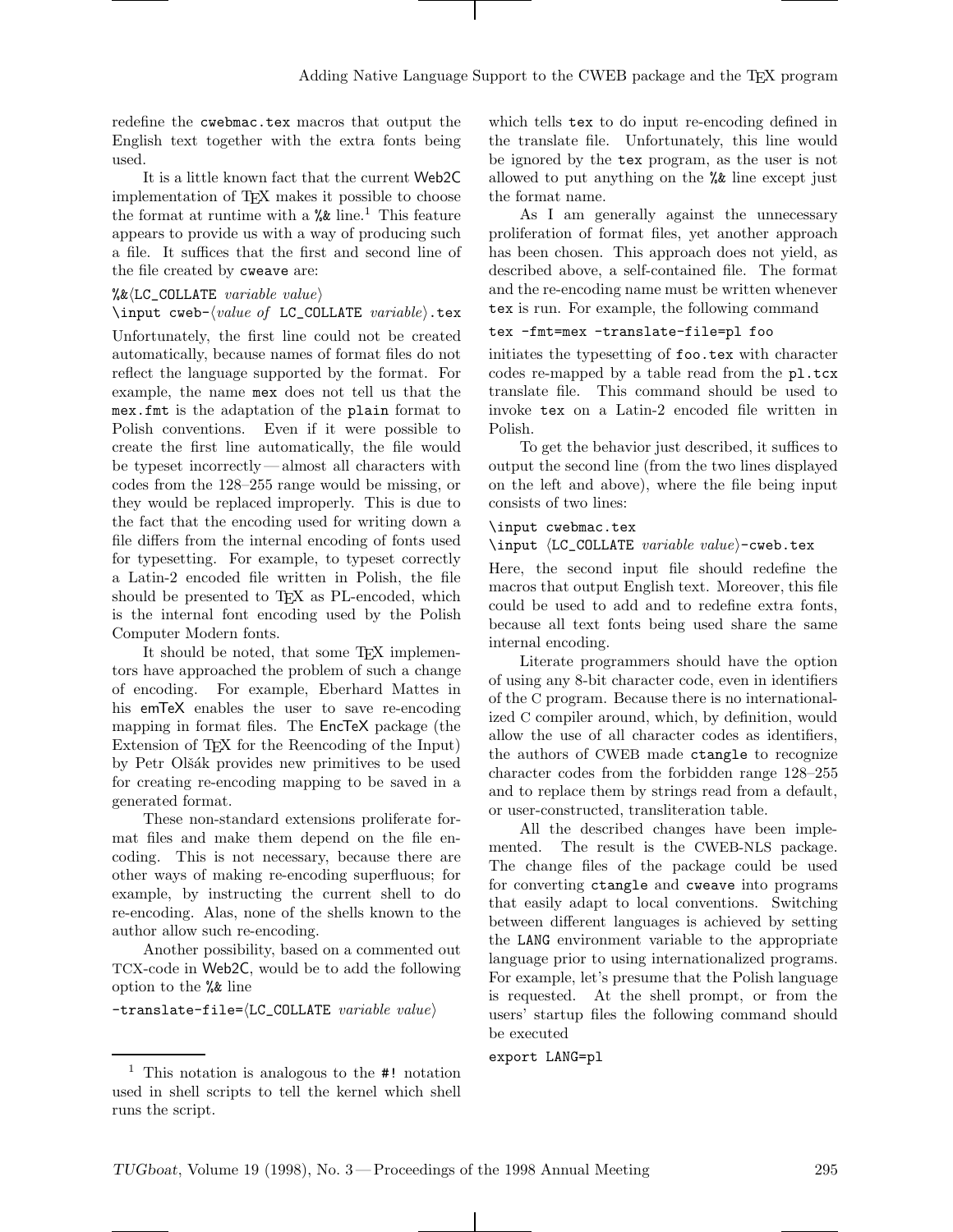(in bash, or an equivalent command in other shells). If users prefer to see English messages on their screen, they should execute

### export LC\_COLLATE=pl

and all NLS magic will happen automatically.

Let's conclude this section with some statistics. The CWEB-NLS package consists of 9 orthogonal change files, where each file implements a different functionality. These change files could be applied with other change files extending ctangle and cweave in other ways. The total number of changed sections, from the total of 406, is 110 (around 20, if not counting the trivial changes). The 112 different messages output by ctangle and cweave have been translated into Polish. Two TEX macro files have been written to make possible a mechanical creation of localized macro files. Finally, 36 different strings output by the cwebmac.tex macros were translated and 7 fonts were changed too.

# **TEX and NLS**

In this section I am going to concentrate on the possible ways of implementing message catalogs. The proposed implementation applies also to META-FONT and METAPOST. This section will conclude with a list of proposed changes to the Web2C code to make it more NLS friendly.

"Free software is going international! The Free Translation Project is a way to get maintainers of free software, translators, and users all together, so that they will gradually become able to speak many languages."— this is how the ABOUT-NLS file begins. I consider this GNU project very important for the reasons explained above and I am glad to see many GNU packages already speaking in Polish (see Appendix B for the current state of the project). But it came as a surprise to find traces of NLS support in Web2C. In the file texmfmp.c, which is a part of tex, etex, pdftex, omega, mf, metapost code, I found the statement setlocale(LC\_CTYPE,""). Unfortunately, this statement makes programs depend on the values of the LC\_CTYPE, LANG, LC\_ALL environment variables. In particular, the following C functions are affected: isgraph, isspace, isprint, islower, isdigit. Another unpleasant surprise came, when I executed the following command

LANG=pl tex -format-file=mex foo

```
It showed the following strange output
```

```
tex: nieznana opcja '-format-file=mex'
Try 'tex -help' for more information.
```
— a mixture of Polish and English. Generally, I do not like to be surprised by software in this way. Therefore I decided to examine the code. TFX is assembled from literate sources combined with various change files and hand-coded routines spread among several C source files. These files are not localized and the non-localized code is responsible for the appearance of the untranslated messages.

Unfortunately, the literate part of T<sub>E</sub>X does all of its string processing by "home-grown methods" [§38, tex.web] and string handling in TEX could not be localized with the GNU tools because format files play a rôle of message catalogs. To see this, let's recall the relevant facts. All the strings output by tex are contained in the tex.pool file with a check sum appended at the end. The check sum replaces the place-holder \$@ in tex.p—the tangled Pascal source of tex. When the tex program is preparing itself to dump a format file it reads the strings from the pool file and writes these strings on the format file. The tex program reads these strings from format files. Whenever tex is run it examines the check sums and gives up when the check sums do not match. The above description shows that removing the messages from format files requires considerable changes in the code. For that reason, I propose another approach for how to handle the translated strings.

If we ignore the check sums, then it suffices to translate all the 1309 strings from the tex.pool file and to update the string lengths. Now, tex.pool with translated strings could be used to build a format with the command<sup>2</sup>

## tex -ini -translate-file=pl mex

It is essential to use the translation file and to recode the strings into the internal encoding of the fonts being used. Otherwise, these strings would not be re-encoded correctly when written back onto the computer screen. It should be noted that the produced format does not depend on the encoding of the TEX file. For example, it could be used to typeset CP852 encoded TEX sources written in Polish. The actual command to be used should begin with

### tex -fmt=mex -translate-file=cp852

where we assume that cp852.tcx file contains an appropriate translation table.

It is not particularly difficult to extend the above approach to preserve the examining of check

<sup>2</sup> Actually, due to the way TCX files are implemented, the pool file has to be translated to the internal font encoding by other means.